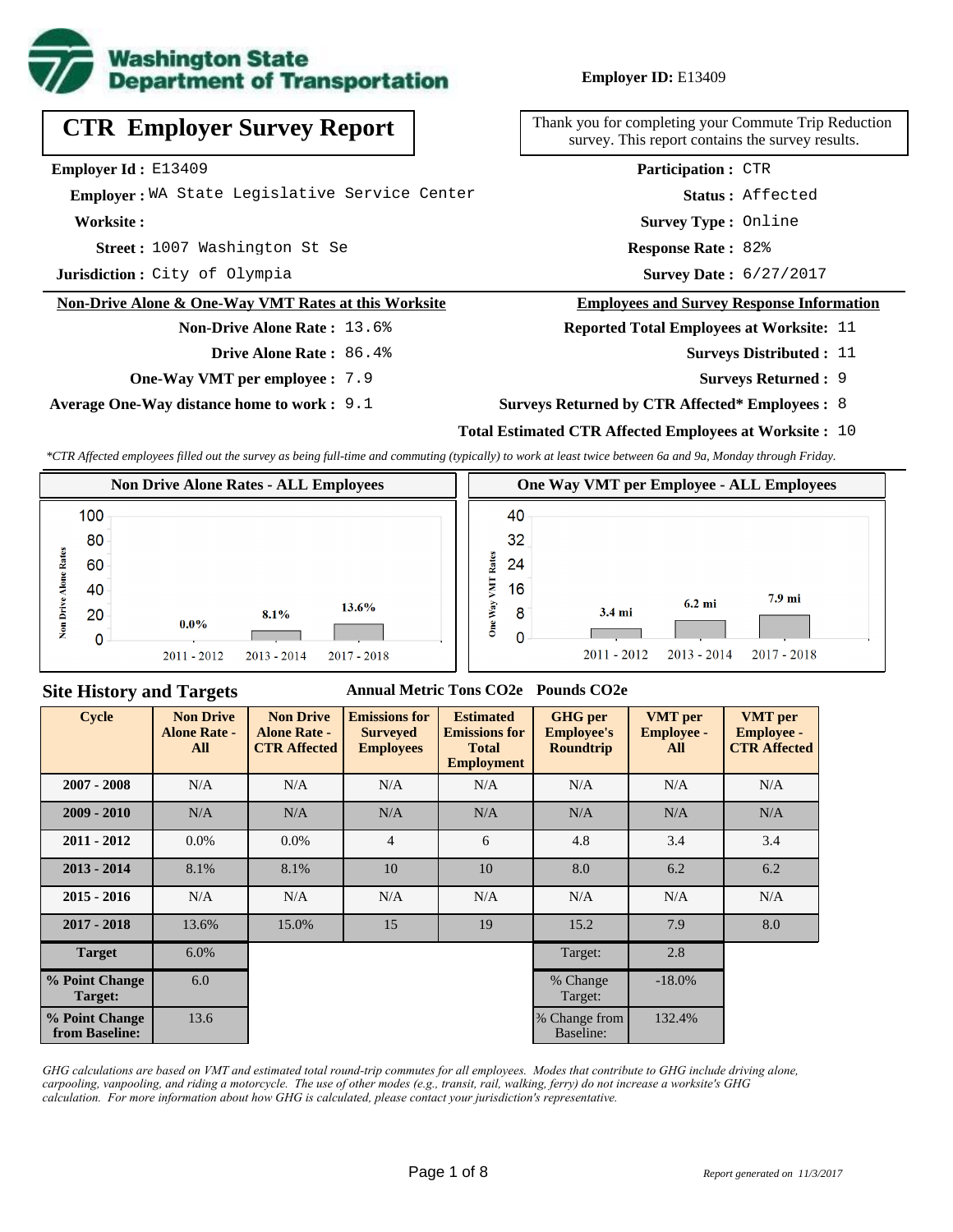

## **Commute Trips By Mode - All Employees**

**Q.4: Last week, what type of transportation did you use each day to commute TO your usual work location? (Mode used for the longest distance.)**



*\* Motorcycle-1 is now included in Drive Alone and Motorcycle-2 is included in Carpool. Information about these trips is still available by request.*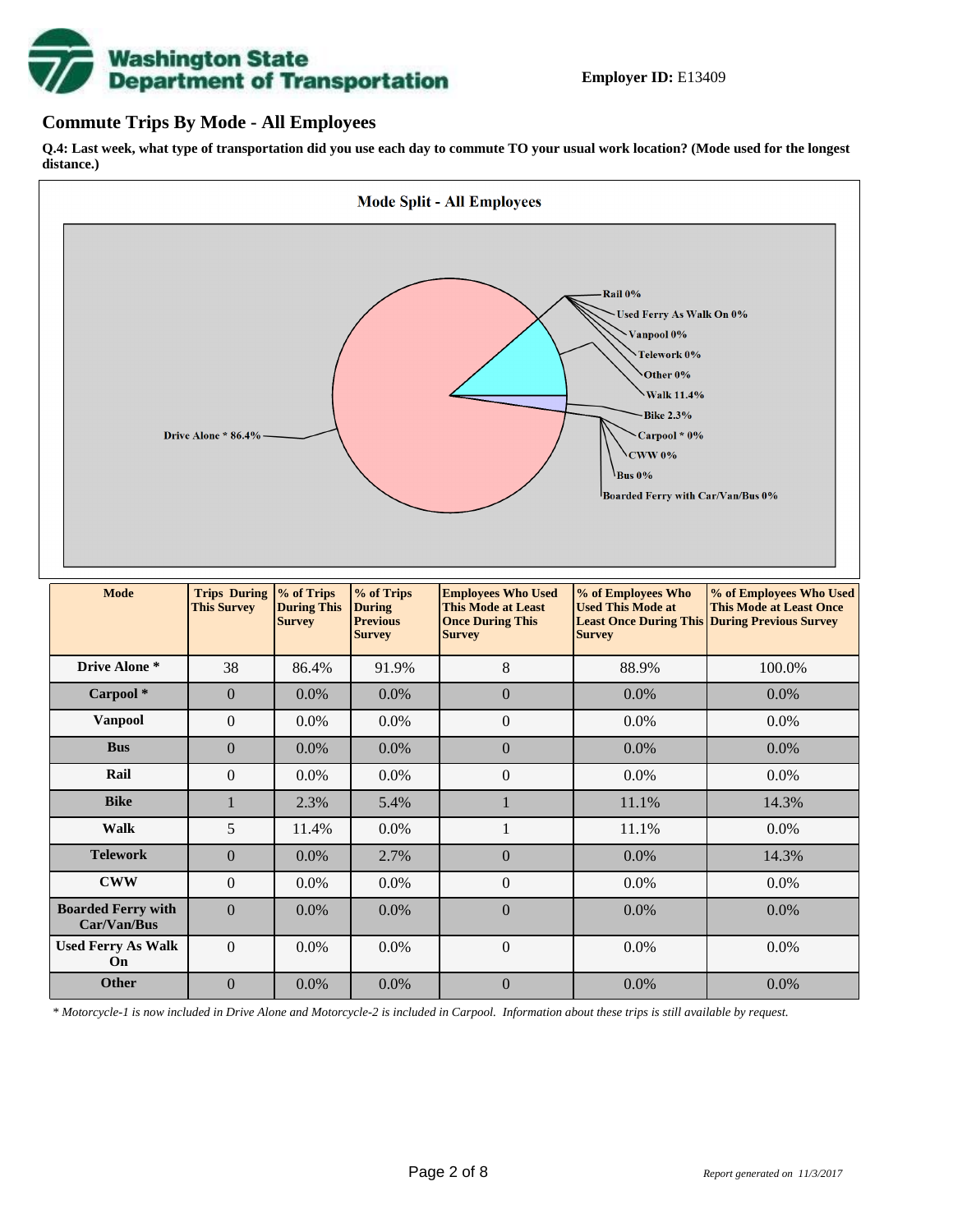

## **Commute Trips By Mode - Affected Employees**

**Q.4: Last week, what type of transportation did you use each day to commute TO your usual work location? (Mode used for the longest distance.)**



*\* Motorcycle-1 is now included in Drive Alone and Motorcycle-2 is included in Carpool. Information about these trips is still available by request.*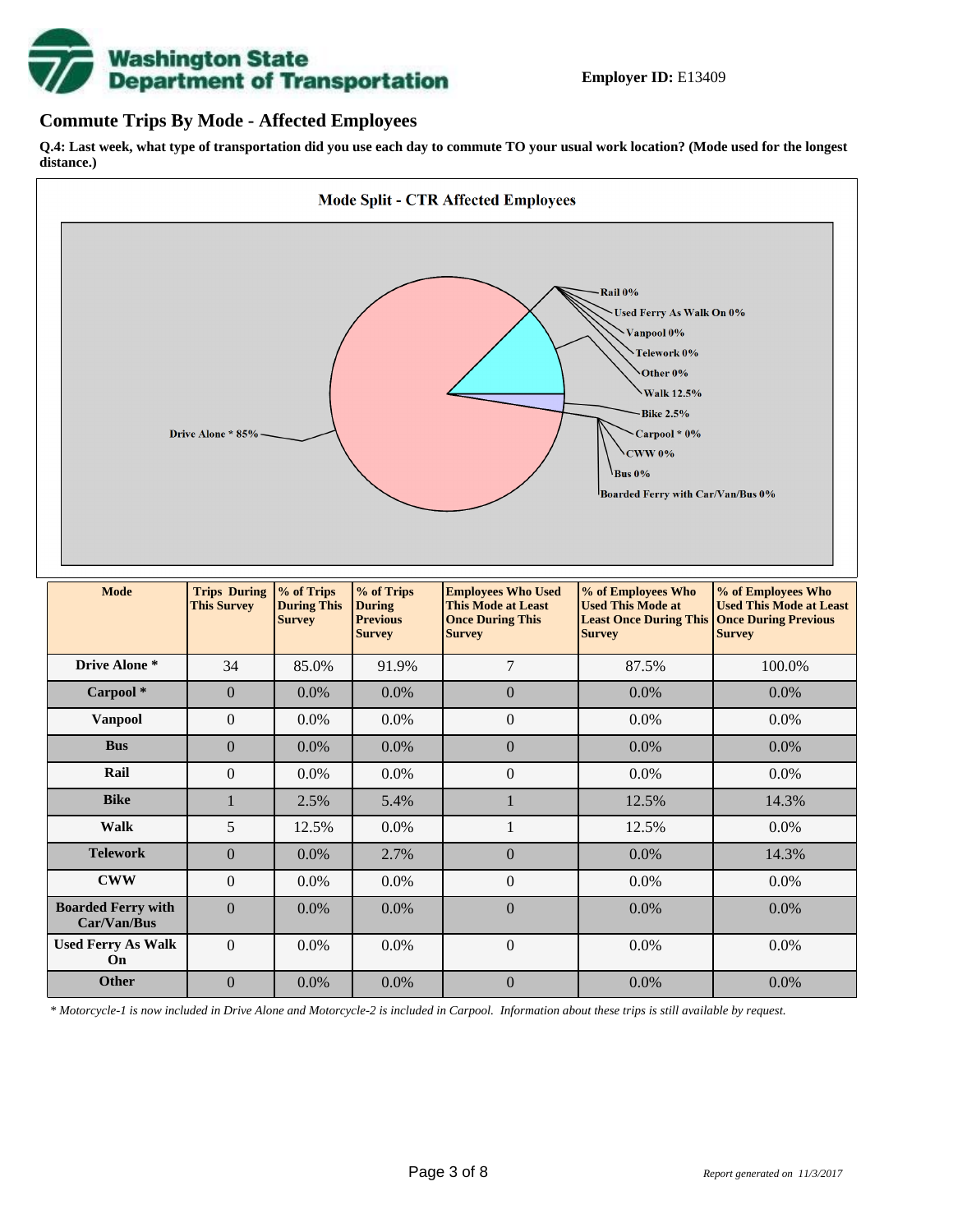

# **Alternative Modes - Number of Employees Who Used a Non-Drive Alone Mode:**

| <b>Non-Drive Alone</b><br><b>Number Of Days</b> | Exactly this $# of$<br><b>Employees</b> | <b>Exactly this % of</b><br><b>Employees</b> | At least # of<br><b>Employees</b> | At least % of<br>employees |  |  |
|-------------------------------------------------|-----------------------------------------|----------------------------------------------|-----------------------------------|----------------------------|--|--|
| 0 Day                                           | 7                                       | 78%                                          | 9                                 | 100%                       |  |  |
| 1 Days                                          |                                         | 11%                                          | $\overline{2}$                    | 22%                        |  |  |
| 2 Days                                          | $\overline{0}$                          | 0%                                           |                                   | 11%                        |  |  |
| 3 Days                                          | $\theta$                                | 0%                                           |                                   | 11%                        |  |  |
| 4 Days                                          | $\overline{0}$                          | 0%                                           |                                   | 11%                        |  |  |
| 5 Days                                          |                                         | 11%                                          |                                   | 11%                        |  |  |
| <b>6 or More Days</b>                           | 0                                       | 0%                                           | $\theta$                          | 0%                         |  |  |

## **Count by Occupancy of Carpools and Vanpools**

**Q.4 If you used a carpool or vanpool as part of your commute, how many people (age 16 or older) are usually in the vehicle?**

| <b>Ridesharing Occupancy</b> | <b>Mode</b> | <b>Response Count</b> |  |  |  |
|------------------------------|-------------|-----------------------|--|--|--|
| $2*$                         | Carpool     | 0                     |  |  |  |
| 3                            | Carpool     | $\boldsymbol{0}$      |  |  |  |
| 4                            | Carpool     | $\boldsymbol{0}$      |  |  |  |
| 5                            | Carpool     | $\boldsymbol{0}$      |  |  |  |
| >5                           | Carpool     | $\overline{0}$        |  |  |  |
| $<$ 5                        | Vanpool     | $\overline{0}$        |  |  |  |
| 5                            | Vanpool     | $\boldsymbol{0}$      |  |  |  |
| 6                            | Vanpool     | $\boldsymbol{0}$      |  |  |  |
| 7                            | Vanpool     | $\boldsymbol{0}$      |  |  |  |
| 8                            | Vanpool     | $\boldsymbol{0}$      |  |  |  |
| 9                            | Vanpool     | $\boldsymbol{0}$      |  |  |  |
| 10                           | Vanpool     | $\overline{0}$        |  |  |  |
| 11                           | Vanpool     | $\overline{0}$        |  |  |  |
| 12                           | Vanpool     | $\boldsymbol{0}$      |  |  |  |
| 13                           | Vanpool     | $\boldsymbol{0}$      |  |  |  |
| 14                           | Vanpool     | $\overline{0}$        |  |  |  |
| >14                          | Vanpool     | $\boldsymbol{0}$      |  |  |  |

\* Motorcycle-2 counted with Carpool-2 for this table.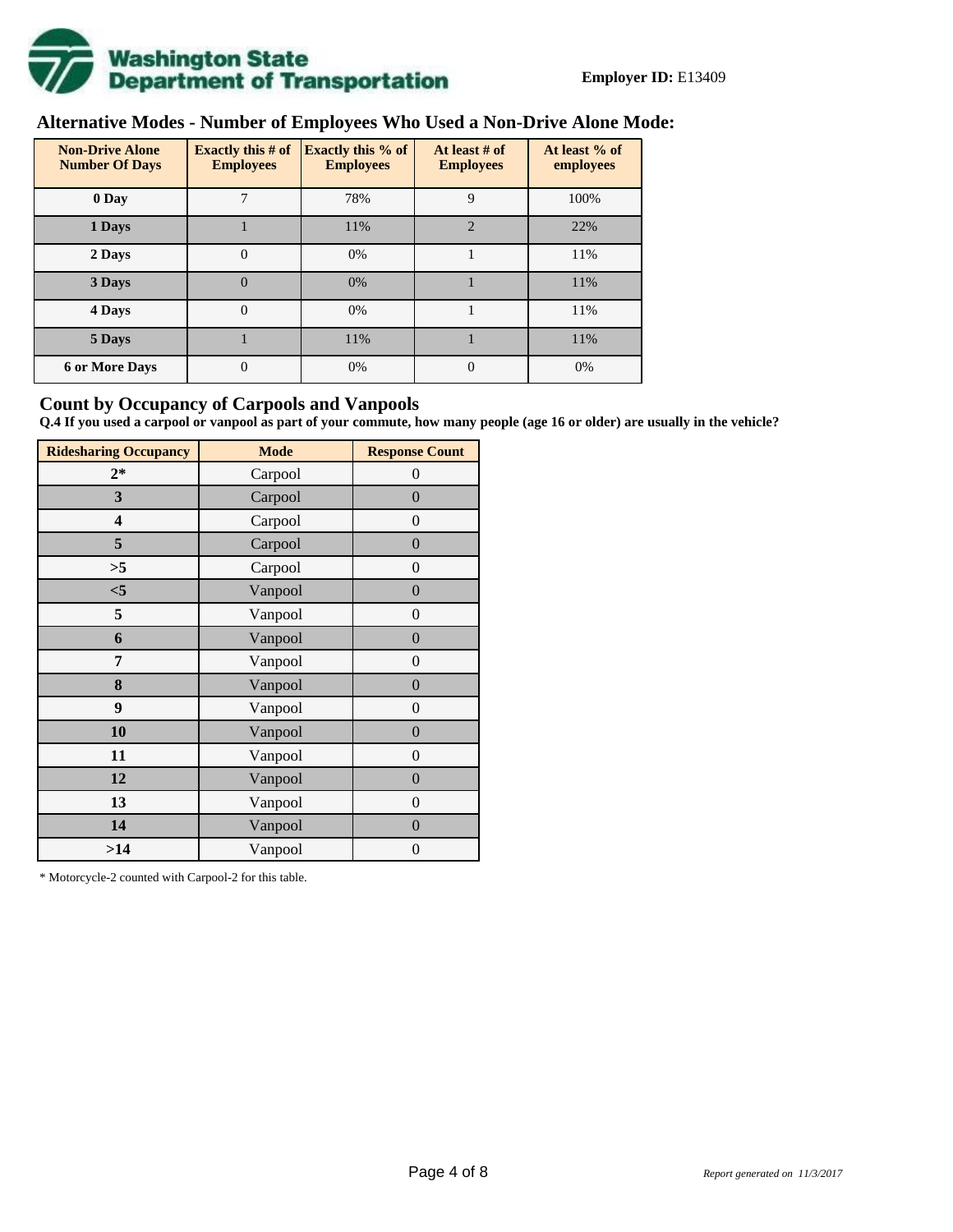

# **Reported Work Schedule - All Employees**

**Q.8 Which of the following best describes your work schedule?**

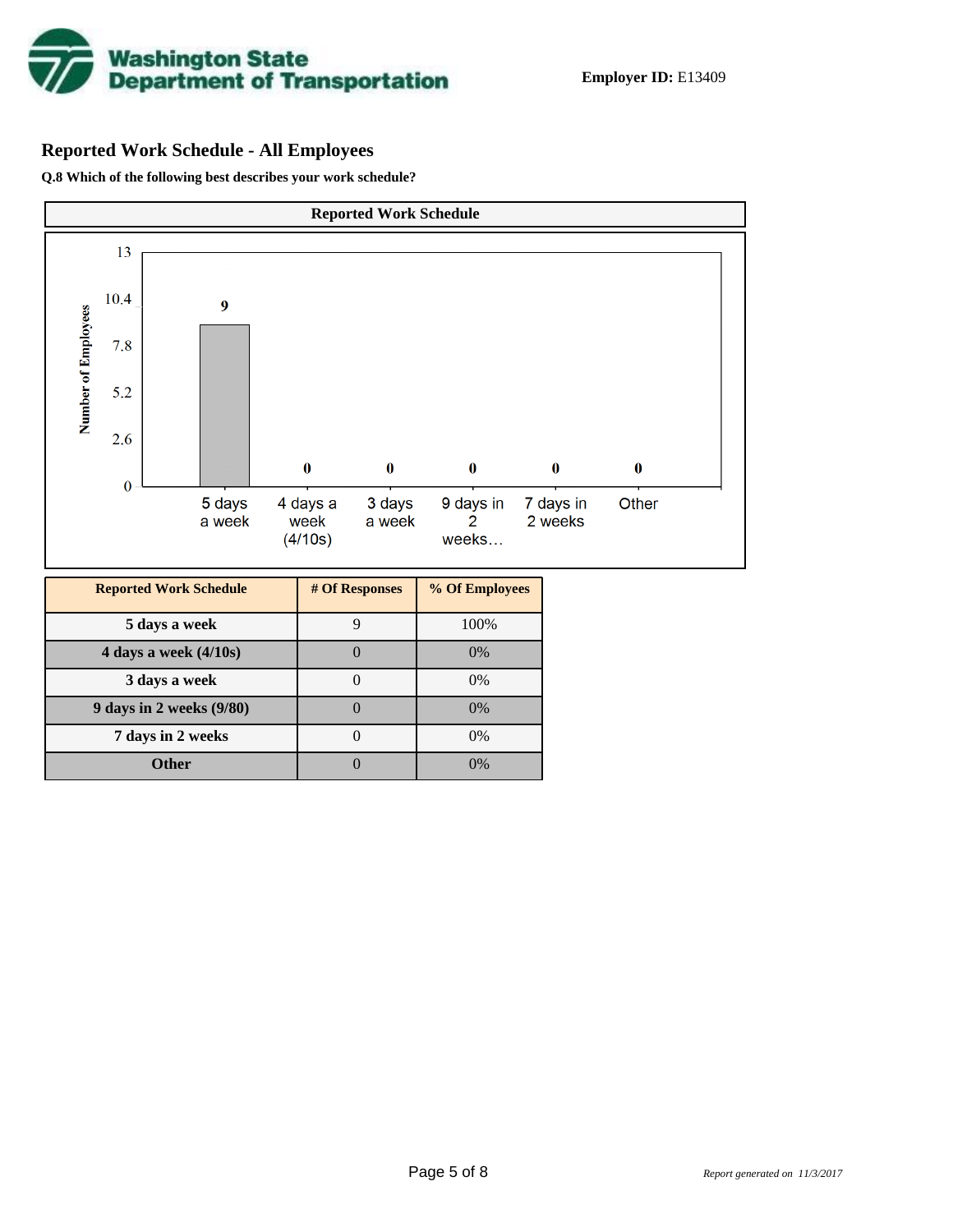

## **Parking and Telework**

**Q.9: On the most recent day that you drove alone to work, did you pay to park? (Mark "yes" if you paid that day, if you prepaid, if you are billed later, or if the cost of parking is deducted from your paycheck.)**



**Q.10: How many days do you typically telework?**

| <b>Telework Frequency</b>           | # of Responses | % of Responses |
|-------------------------------------|----------------|----------------|
| No Answer/Blank                     |                | $0.0\%$        |
| I don't telework                    | 9              | 100.0%         |
| Occasionally, on an as-needed basis |                | $0.0\%$        |
| 1-2 days/month                      |                | $0.0\%$        |
| 1 day/week                          |                | 0.0%           |
| 2 days/week                         |                | $0.0\%$        |
| 3 days/week                         |                | $0.0\%$        |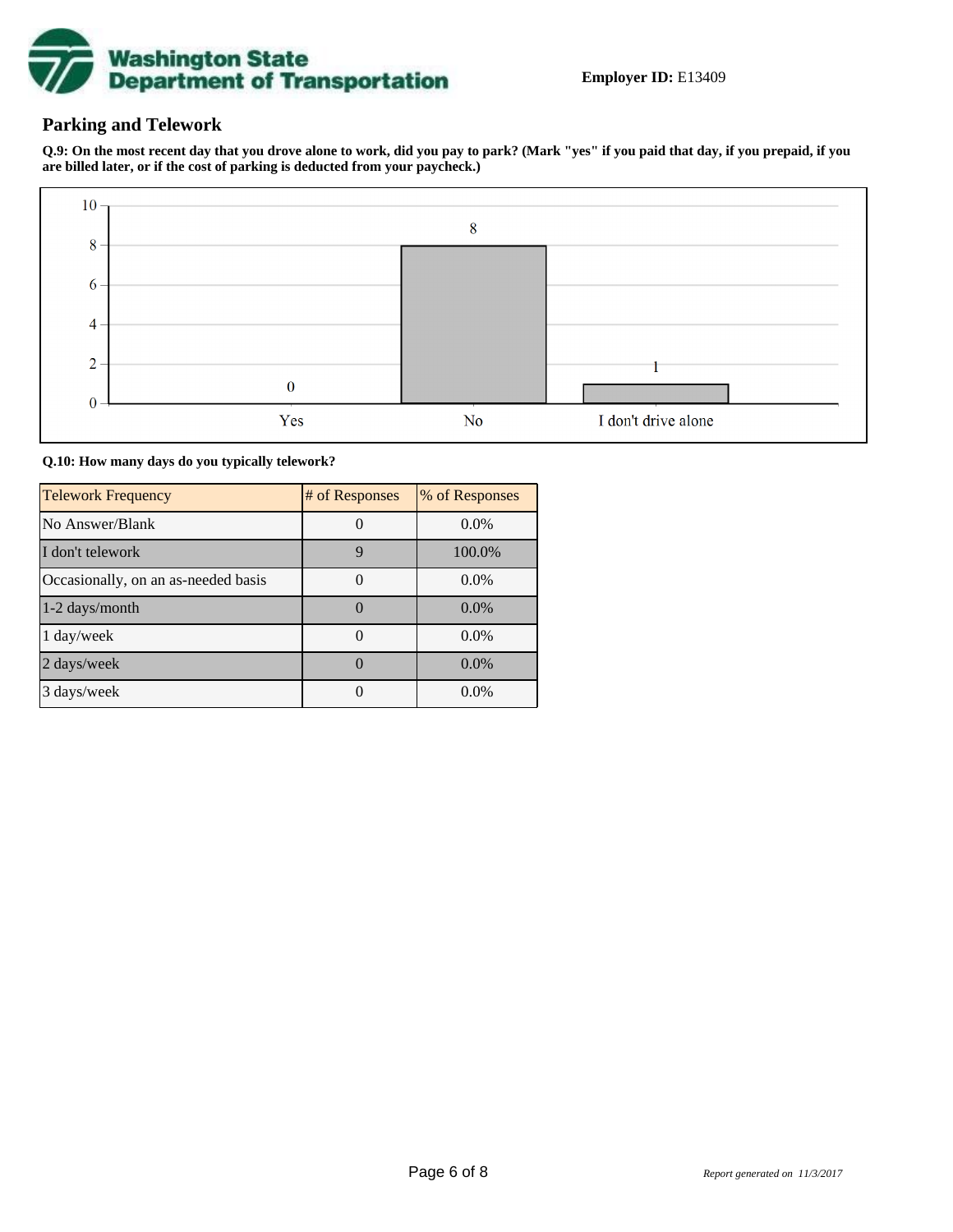

## **Reasons for driving alone to work/not driving alone to work**

**Q11. When you do not drive alone to work, what are the three most important reasons?**

| <b>Question Text</b>                                           | # of Responses | % of Responses |
|----------------------------------------------------------------|----------------|----------------|
| Personal health or well-being                                  | 6              | 31.6%          |
| To save money                                                  | 3              | 15.8%          |
| Financial incentives for carpooling, bicycling or walking.     | $\overline{2}$ | 10.5%          |
| Driving myself is not an option                                | $\overline{2}$ | 10.5%          |
| Environmental and community benefits                           | $\overline{2}$ | 10.5%          |
| Other                                                          | $\overline{2}$ | 10.5%          |
| Free or subsidized bus, train, vanpool pass or fare benefit    | 1              | 5.3%           |
| Emergency ride home is provided                                |                | 5.3%           |
| Cost of parking or lack of parking                             | $\Omega$       | 0.0%           |
| To save time using the HOV lane                                | $\Omega$       | $0.0\%$        |
| I have the option of teleworking                               | $\Omega$       | $0.0\%$        |
| I receive a financial incentive for giving up my parking space | $\Omega$       | 0.0%           |
| Preferred/reserved carpool/vanpool parking is provided         | $\theta$       | $0.0\%$        |

#### **Q12. When you drive alone to work, what are the three most important reasons?**

| <b>Question Text</b>                                      | # of Responses | % of Responses |
|-----------------------------------------------------------|----------------|----------------|
| I like the convenience of having my car                   | 9              | 33.3%          |
| Riding the bus or train is inconvenient or takes too long | 8              | 29.6%          |
| My commute distance is too short                          | $\overline{4}$ | 14.8%          |
| Other                                                     | $\overline{4}$ | 14.8%          |
| Family care or similar obligations                        |                | 3.7%           |
| Bicycling or walking isn't safe                           |                | 3.7%           |
| I need more information on alternative modes              | $\Omega$       | $0.0\%$        |
| My job requires me to use my car for work                 | $\Omega$       | $0.0\%$        |
| There isn't any secure or covered bicycle parking         | 0              | $0.0\%$        |